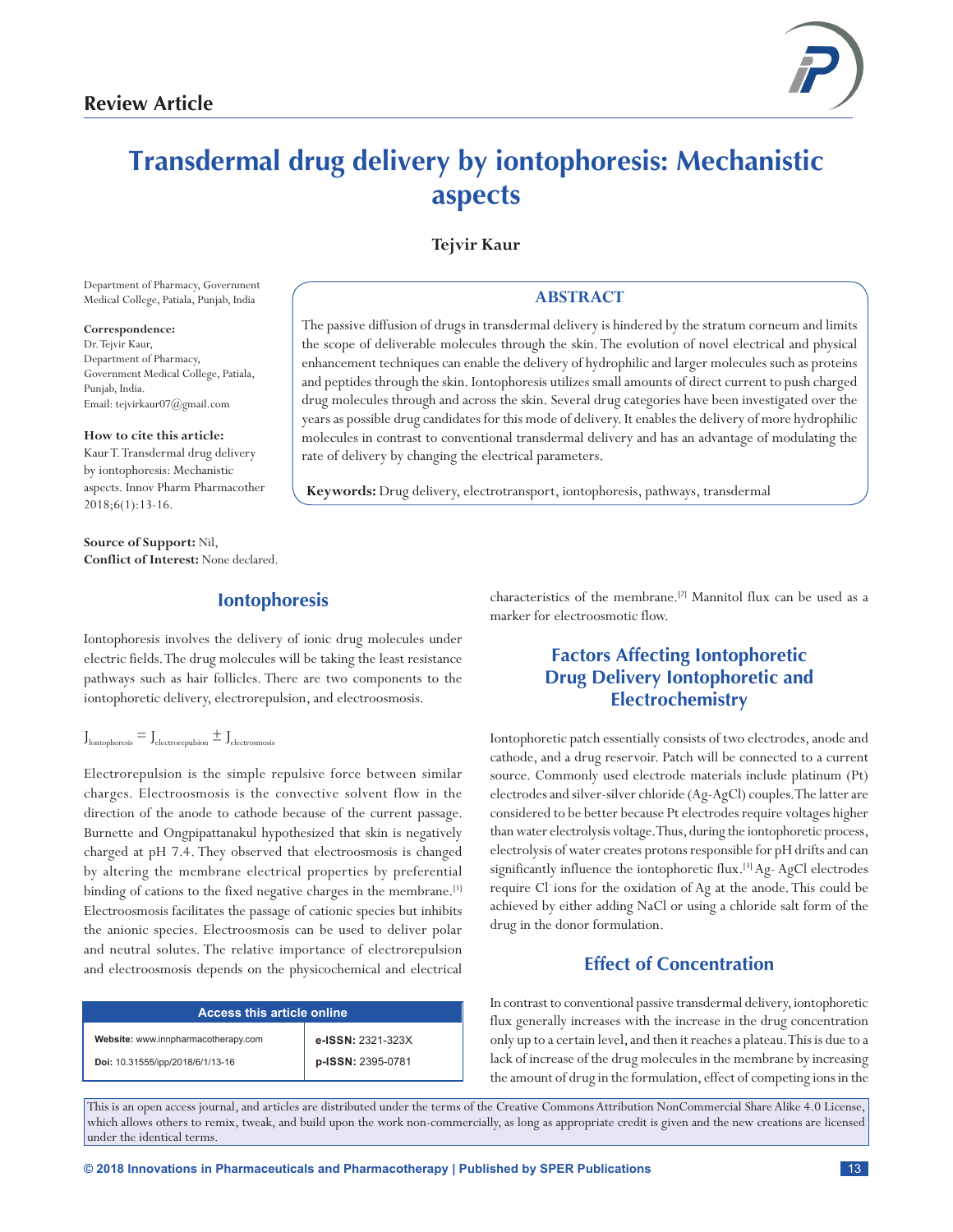formulation and the possible structural interactions of drug molecules with the transport pathways. Marro *et al.* investigated the effect of donor concentration (100-fold) on the iontophoretic flux of lidocaine, propranolol, and quinine in the presence and absence of background electrolyte. They observed that in the presence of background electrolyte, flux was linearly increased with the donor concentrations for the least hydrophobic lidocaine. In contrast, for propranolol and quinine, flux was nonlinearly increased. This was explained by the more competing tendency of lidocaine with the background ion to transport the current with increasing concentration. In the absence of background electrolyte, there was no effect of concentration on the iontophoretic flux of any of the three drugs used.<sup>[4]</sup>

#### **Effect of current**

Electrorepulsion contributes almost 90% of the iontophoretic flux which is directly related to the current applied. Apparently, increase in the current will increase the electromigration but it does show a saturation point at a certain current density. The dependence of the delivery on the current density is again a function of physicochemical properties of the drugs. Conjeevaram *etal.* showed an increase in the iontophoretic flux of p-blockers *in vitro* and *in vivo*. [5]

#### **Effect of pH**

Charge is the major attribute of a molecule to be delivered by iontophoresis, yet uncharged molecules can be delivered by electroosmosis. Charge on any molecule or a membrane is a function of pH of the environment. Drugs will be 50% ionized at its pKa and they assume a positive charge when they are present in an environment with pH less than its pKa and vice versa. In case of proteins and peptides, the charge will be dictated by the isoelectric point (pI) and pH of the formulation. Extreme pH values of the formulation can produce hydronium or hydroxide ions with high electrical mobilities which in turn will reduce the iontophoretic flux of drug molecules. Skin acts as a permselective membrane depending on the pH conditions.

Marro *et al.* showed that pI of human skin is around 4.8 and at pH values lower than pi, skin assumes a positive charge and acts as anionselective, net positively charged membrane. However, at physiological pH, it acts as cation-selective, net negatively charged membrane. The direction of the electroosmotic flow can be altered by changing the electrical properties of the membrane.<sup>[4]</sup>

Iontophoretic flux of lysine (pKa, 10.8) was higher at pH 7.4 than pH 4.0 because of the contribution of electroosmosis. In contrast, histidine showed an increased iontophoretic flux at pH 4.0 than 7.4. At this pH, lysine is mostly uncharged, and flux increase is mainly due to electroosmosis than electromigration.<sup>[6]</sup>

# **Mechanistic Aspects of Iontophoretic Transport**

#### **Iontophoretic transport pathways**

Three major routes of drug transport through skin include intercellular, intracellular, and transappendageal routes. Cullander and Guy showed that largest currents were observed near the vicinity of residual hair using a vibrating probe electrode which can measure the currents on the skin surface.<sup>[7]</sup> It was suggested that the electroporation of the hair follicles at the epidermal cells allow the transport of drug molecules from the appendages.[8] Monteiro-Riviere *et al.* investigated the iontophoretic delivery of mercuric chloride to identify the pathways of transport by microscopy. They concluded that intercellular routes were predominantly responsible for the iontophoretic transport. Even in the follicular transport, final pathway will still be intercellular between hair follicle epidermal cells.[9] Hikima *et al.* investigated the role of appendages on iontophoretic flux by comparing the flux through human stratum corneum (consists appendages) and shed snakeskin (lacks skin appendages). They concluded that the appendageal pathways contribute less for the flux for relatively small ionic species with high mobility. However, for larger molecules such as peptides, most likely follows appendageal channels.<sup>[10]</sup> Turner and Guy showed the dependence of iontophoretic transport pathways on the penetrant physicochemical properties using confocal microscopy. Iontophoretic delivery of calcein for 1 h, resulted in the delivery of fluorophore deep (>20 µm below the skin surface) into the pilary canal of the hair follicle and intercellular penetration was also observed.[11]

Uitto and White *et al.* showed that the electroosmotic transport of neutral molecules in human skin occurs through shunt pathways identified as hair follicles or sweat glands. They speculate the possible involvement of gap junctions in the epidermis to induce electroosmotic flow.<sup>[12]</sup>

#### **Transport number**

A transport number is the fraction of total current carried by a given ionic species, which can be regarded as the efficiency of the electrophoretic transport of that species.[13]

$$
t_n = \frac{JzF}{I}
$$
 (1)

Where,  $\mathbf{t}_{_{\mathrm{n}}}$  is the transport number,  $\mathbf{J}$  is the transdermal flux,  $\mathbf{z}$  is the valence of the ionic species, F is Faraday's constant, and I is the total current passes across the skin.

# **Theories of Electrotransport**

#### **Modified Nernst-Planck model**

Iontophoretic transport of monovalent cations and anions can be approximately predicted by the modified Nernst-Planck model which is modified to account for the influence of convective solvent flow.

The steady state flux  $(J_A \psi)$  during iontophoresis in a porous membrane can be written as follows:

$$
(\mathbf{J}_{\Delta\psi}) = \varepsilon \left\{ -\left( \mathbf{D} \frac{\mathrm{d}\mathbf{C}}{\mathrm{d}\mathbf{X}} + \frac{\mathbf{C}\mathbf{z}\mathbf{F}}{\mathbf{R}\mathbf{g}\mathbf{a}\mathbf{s}\mathbf{T}} \frac{\mathrm{d}\varphi}{\mathrm{d}\mathbf{x}} \right) \pm \mathbf{v}\mathbf{C} \right\} \tag{2}
$$

Where,

 $\phi$  = Electric potential in the membrane

 $F =$  Faraday's constant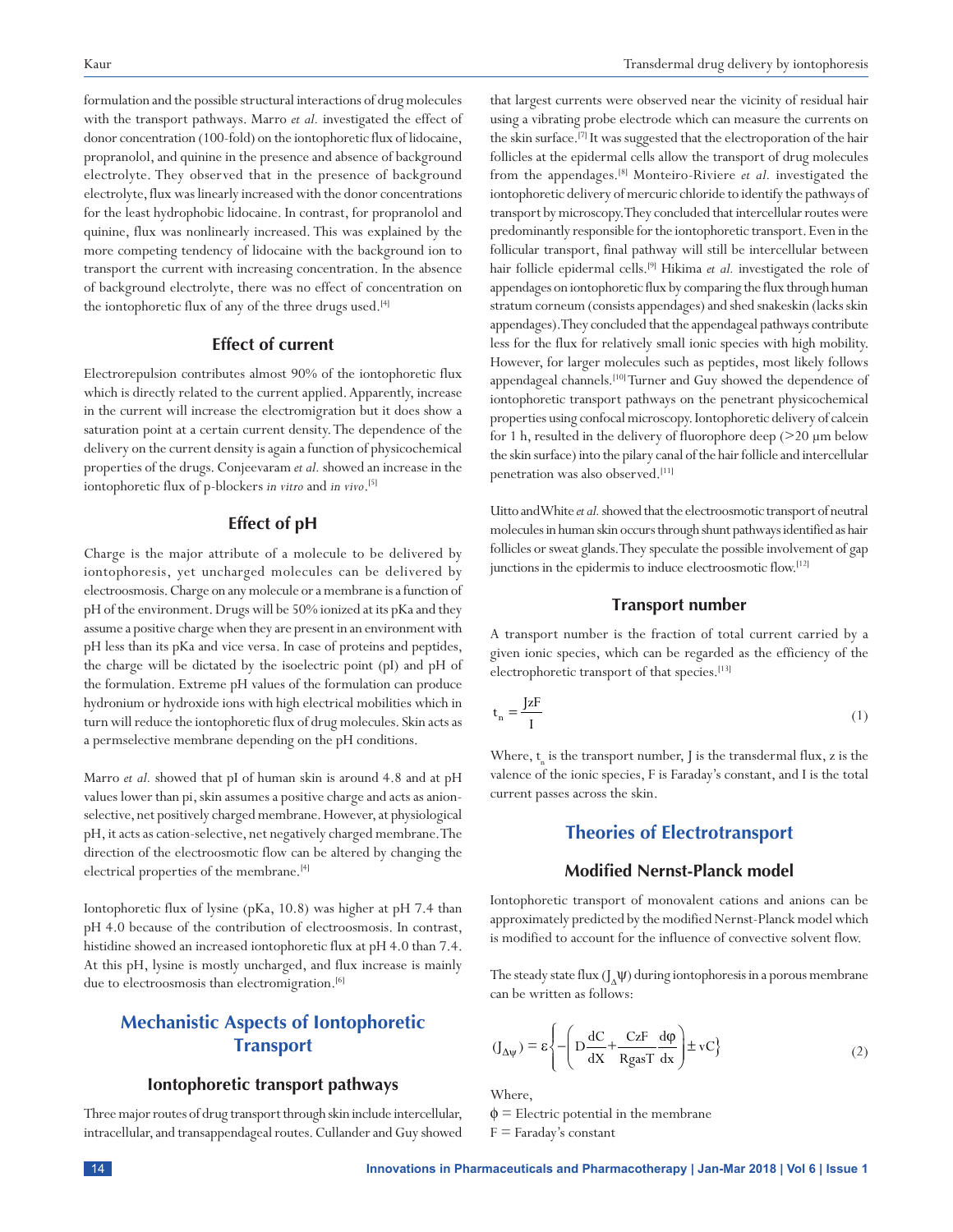$Rgas = Gas constant$ 

- $T =$ Temperature
- $v =$  Average velocity of the convective flow
- $\epsilon$  = Combined porosity and tortuosity factor of the membrane
- $C =$  Concentration
- $x =$  Position in the membrane
- $z =$ Charge number
- $D =$  Diffusion coefficient.

The predictions of the fluxes from this equation are consistent with the induction of pores in iontophoresis.

In case, where the permanent molecular radius is of the order of magnitude of the membrane pore radius, hindrance considerations must be included, and Equation (2) can be rewritten as follows:

$$
\left(\mathbf{J}_{\Delta\Psi}\right) = \varepsilon \left\{ -\left(\mathbf{H}\mathbf{D}\frac{\mathrm{d}\mathbf{C}}{\mathrm{d}\mathbf{X}} + \frac{\mathbf{C}\mathbf{z}\mathbf{F}}{\mathbf{R}\mathbf{g}\mathbf{a}\mathbf{s}\mathbf{T}}\frac{\mathrm{d}\phi}{\mathrm{d}\mathbf{x}}\right) \pm \mathbf{W}\mathbf{v}\mathbf{C} \right\} \tag{3}
$$

Where, H is the hindrance factor for simultaneous Brownian diffusion and migration driven by the electric field and W is the hindrance factor for permanent transport through convective solvent flow.

Equation  $(3)$  is called Modified Nernst-Plank equation<sup>[14]</sup>

The steady state flux for passive transport  $(J_{\text{passive}})$  across a porous membrane can be expressed as:

$$
\left(\mathbf{J}_{\text{passive}}\right) = \frac{\text{DCd }\epsilon\mathbf{H}}{\Delta\mathbf{x}}\tag{4}
$$

Where,

 $H = H$ indrance factor for passive diffusion  $\text{C}_{_{\text{d}}}$   $=$  Concentration of the solute on the donor side  $\Delta x$  = Effective thickness of the membrane.

After integration of Equation (2), the steady-state flux can be expressed as:

For anions

$$
\left(\mathbf{J}_{\Delta\Psi}\right) = \frac{\mathbf{C}_{\mathbf{D}}\epsilon\mathbf{H}\mathbf{D}\left\{[\mathbf{W}\mathbf{v}/(\mathbf{H}\mathbf{D})] + [\mathbf{K}/\Delta\mathbf{x}]\right\}}{\exp\left\{[\mathbf{W}\mathbf{v}(\Delta\mathbf{x})/(\mathbf{H}\mathbf{D})] + \mathbf{k}\right\} \cdot 1} \tag{5}
$$

For Cation 
$$
(J\Delta\psi) = \frac{C_D \mathcal{E}HD\{[Wv/(HD)]-[K/\Delta x]\}}{1-\exp\{[K-Wv(\Delta x)/(HD)]}}
$$
 (6)

Where,  $K = \frac{zF\Delta x}{\Delta x}$  $K = \frac{24 \Delta x}{(RgasT)}$ and

 $\Delta x$  = Applied voltage across the membrane.

Enhancement factor  $(E_{total})$  due to iontophoresis can be determined by the following equation:

$$
E_{\text{total}} = \frac{J_{\Delta\Psi}}{J_{\text{passive}}} \tag{7}
$$

In another study by Li *etal.*, the average effective pore sizes induced by electrical field was measured around 12 °A, which were of the same order of magnitude as those of pre-existing pores determined from the conventional passive diffusion experiments.[15] Li *etal.* showed the correlation between the electromobilities predicted and observed by the model. They suggested that the Modified Nernst-Planck model's predictions are satisfactory only when the electromobilities and the effective molecular size of the molecule are known.<sup>[16]</sup>

Kontturi and Murtomaki proposed a model with two penetration routes: An aqueous and lipoid pathway for iontophoresis. The mathematical form of the model is as follows:

$$
J_p = J^W + J^\circ \tag{8}
$$

$$
\text{Jif} = \text{E} \times \text{J}_p + \text{J}^\circ \tag{9}
$$

Where,  $J^w$  and  $J^o$  are the fluxes across the aqueous and organic pathways, respectively.  $J_{p}$  and  $J_{if}$  are the total passive and iontophoretic fluxes, respectively, and E represents the iontophoretic transport.[17] Hirvonen *etal.* confirmed the predictability of the model and confirmed the idea that hydrophilic drugs experience the greatest benefit from iontophoretic delivery, whereas the flux enhancement of lipophilic drugs remains low.<sup>[18]</sup>

Manabe *et al.* proposed hydrodynamic pore theory for iontophoretic drug transport. They assumed parallel permeation pathways, pore and lipid pathways. Pore pathways are the main route for hydrophilic drugs, as explained by the pore theory, and the net flux of a drug at steady state (J) can be described as the sum of each pathway flux:

$$
J = J_L + J_P \tag{10}
$$

Where,  ${\bf J}_{\rm L}$  and  ${\bf J}_{\rm P}$  represent the flux through lipid and pore pathways, respectively.[19]

#### **Conclusion**

With the advancement in technologies, iontophoresis serves as a great tool for delivery drugs which are otherwise difficult to transfer by traditional transdermal route. Therefore, it serves as a major pathway for delivery of drugs through various transport mechanisms. Iontophoresis has been demonstrated as a good mode for delivering larger molecules by various reports in the literature for delivering insulin, calcitonin, human parathyroid hormone, luteinizing hormonereleasing hormone, vasopressin and analogs, somatorelin and analogs and somatostatin analogs, etc. The technique dramatically reduces the lag times associated with conventional transdermal delivery. Iontophoretic delivery of opioids, nonsteroidal anti-inflammatory drugs, local anesthetics, migraine medications, and medications for neurodegenerative conditions such as Alzheimer's disease, dermatological applications, antiemetic agents, antiviral agents, cardiovascular agents, and steroids has been reported.